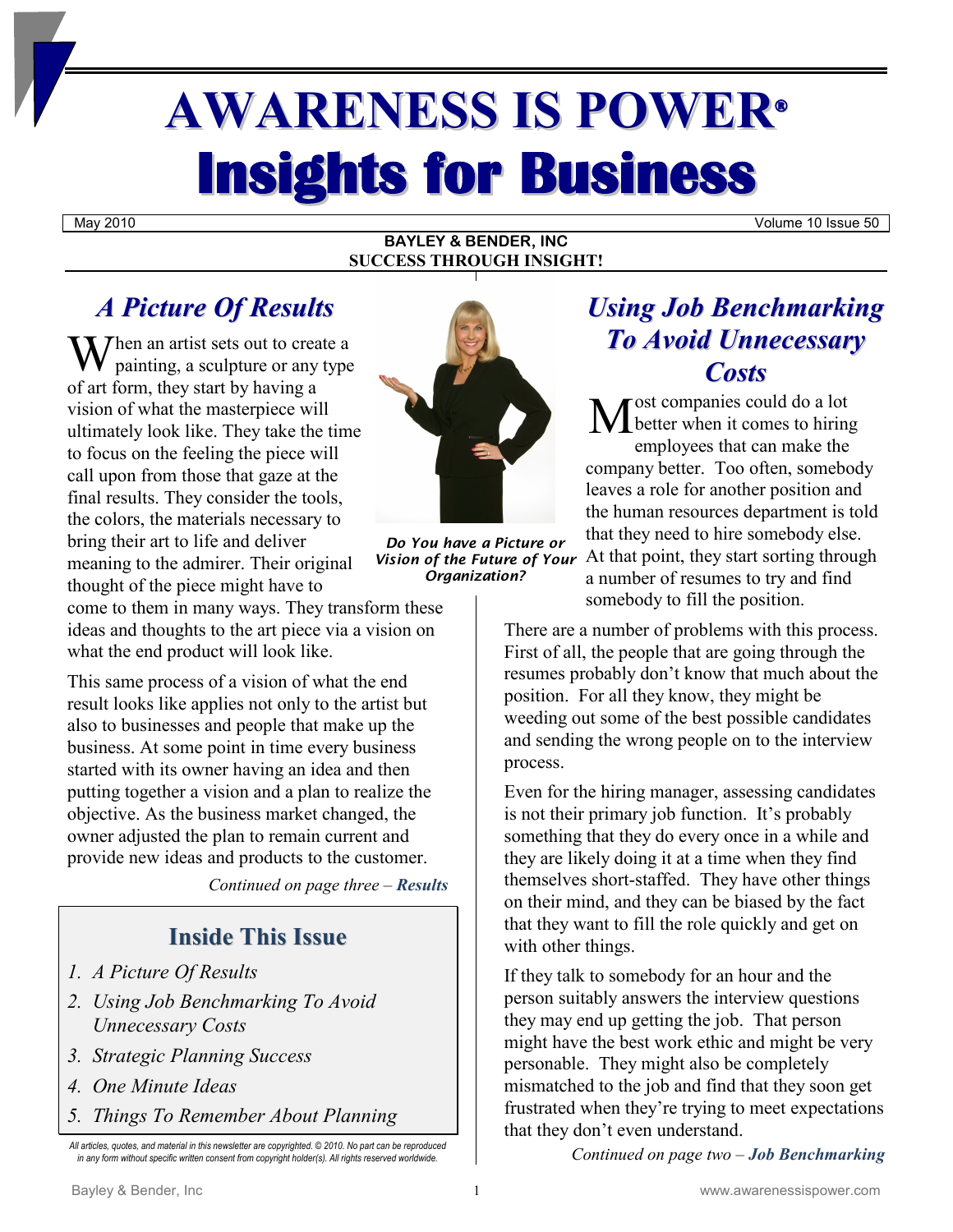## *Strategic Planning Process*

The Four (4) stages of planning the future of your business:

1) Understanding the current conditions inside as well as outside the company



- 2) Visualizing and identifying the future as you want it to be.
- 3) Determining the goals you must achieve and planning their achievement.
- 4) Implementing the plan.

## *Be Forewarned*

If you're selling products via a Web site, you should be certain that you can deliver them in a timely fashion to avoid possible legal action.

The Federal Trade Commission's Mail or Telephone Order Merchandise Rule says that you must ship purchases within the time you specify in your



advertising. If you haven't advertised your fulfillment time frame, your customers must receive products within 30 days of their orders, according to the rule. You are also obligated to notify customers if you can't ship an order on time.

Over the summer, the FTC fined seven e-tailers who did not meet these requirements for \$1.5 million. For more information, check the FTC site at [www.ftc.gov.](http://www.ftc.gov/)

*Reprint permission granted from Smart Business Supersite. Source: Entrepreneur*

#### **Success**

*To laugh often and much;*

*To win the respect of intelligent people and the affection of children;*

*To earn the appreciation of honest critics and endure the betrayal of false friends;*

*To appreciate beauty, to find the best in others; To leave the world a bit better, whether by a healthy child, a garden patch or a redeemed social condition; To know even one life has breathed easier because you have lived.*

*This is to have succeeded.*

## *Continued from page one – Job Benchmarking*

If a company were to use job benchmarking to first identify the accountabilities of a position, it's going to pay huge dividends in the long run. Hiring companies need to look at the bigger picture and identify exactly what a particular job function needs to do. They need to identify how that fits into the workings

of the entire company.

Once a list of the key accountabilities has been produced, the company can go about finding individuals that can fulfill those accountabilities. It means that the person they hire is more likely to have



success in that role because they match the role better. It's not enough to be able to impress somebody in an interview. They need to have inherent behaviors that will predict success for them specifically for their job function.

It might seem apparent that you need to hire better people in order to have a better company. Many companies don't realize how much of an impact those hiring decisions make in the long run. Employees that either don't understand or are not fully capable of filling the requirements of their position tax every part of a company.

They will take longer to train, and they will be less effective once they are trained. A human resources department that has to constantly be going through the process of hiring new people because an employee was frustrated with their position can cost a staggering amount.

Not only will the poorly chosen employees create the need for more employees, they will frustrate the ones around them. Managers will leave because they can't get the job done and other employees will feel the pressure from having to try and fulfill their own roles and somebody else's. Start with job benchmarking and stop these profit robbing hiring decisions from affecting your company.

 $\sim$  © Copyright protected, all rights reserved worldwide. Written for us by author Gary Sorrell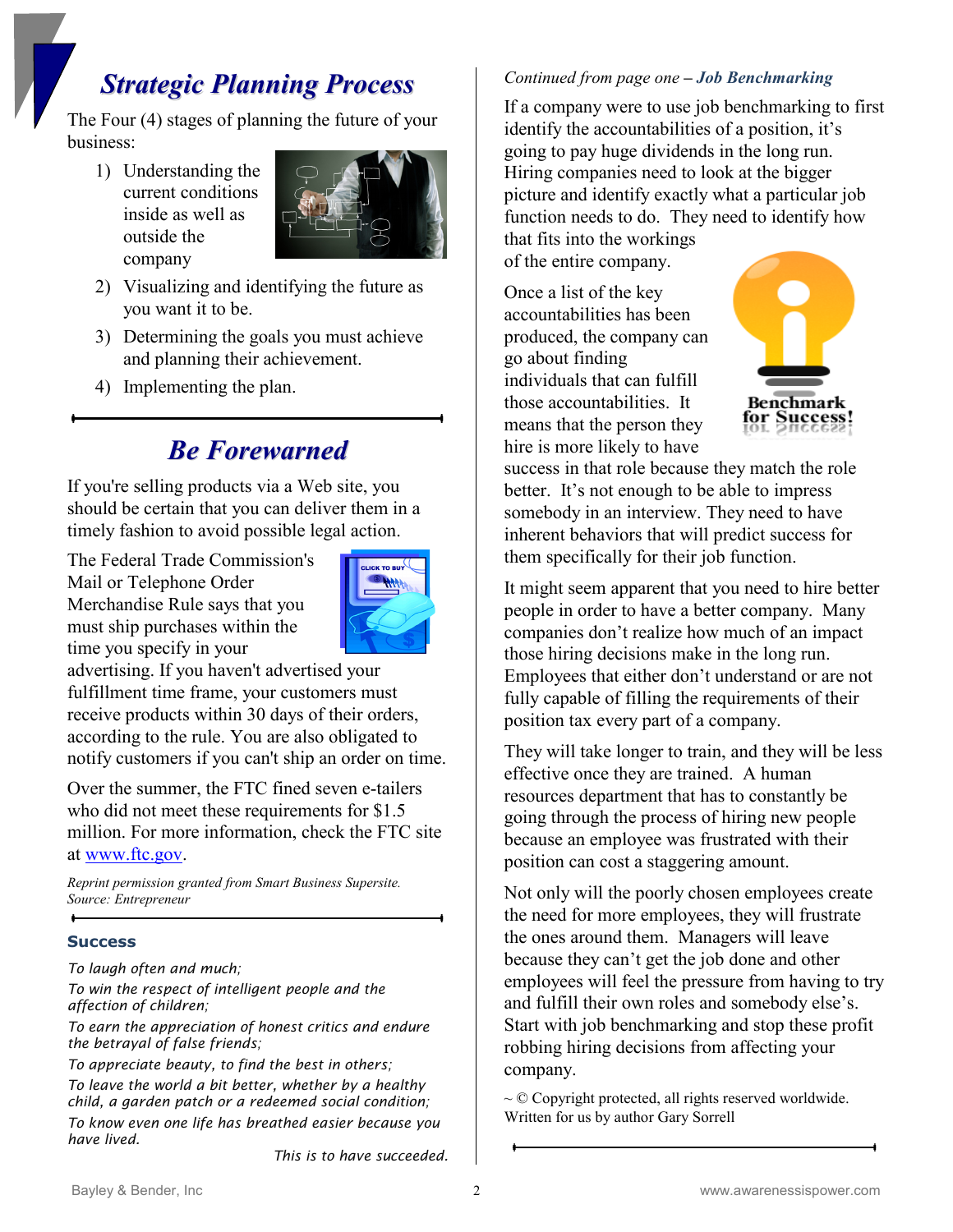#### *Continued from page one – Results*

The current business conditions are ever changing. Customer requirements are changing. Employee requirements are changing. Technology is changing. We are in the midst of an ever evolving information revolution. These and many other reasons must prompt each of us to revisit our company and personal vision. Make adjustments to it so the future results we picture in our minds are realized.

A vision by definition is a mental image produced by the imagination. As we apply this to business and personal life, our vision is the picture of what the business or person will look like at some point in the future. It is the visual image and supporting words that paint the picture for the business and its employees as to what it will be in the future. Consider your vision as the statement placed in the headlines of a future business publication acknowledging the results, the success of your company or yourself. What do you want it to say about you or your organization? How do you want to be recognized? How do you want to describe your potential?

This central focus of a vision should define for your company and yourself that you can succeed and you will know when you arrive. The vision keeps you on track while knowing when to change tracks or add a new one. The vision should be stated positively and in the past tense, as if you had already achieved the potential identified as the "Ideal State." It should create excitement and commitment.

While all of this may appear to be common sense and sounds reasonable, the challenge is to create your vision and communicate it to your organization and yourself. This communication and support of the vision will demonstrate your true commitment.

Take some time over the next week to create a vision for your business if you don't already have one. If you have one already, test it against what is really going on in the business. Are you achieving your "Ideal State?" Do you need to re-kindle the commitment, the passion? Be proactive, be positive, be an artist - go paint that picture of your future ideal state

 $\sim$  Copyright ©2010 JKL Associates (313) 527-7945



#### [Infoplease](http://www.infoplease.com/)

Infoplease.com, a free, authoritative, and respected reference for Internet users,

provides a comprehensive encyclopedia, almanac, atlas, dictionary, and thesaurus. Infoplease.com contains facts on all subjects including sports, entertainment, technology, education, world news, and United States government and history.

Check it out at [www.infoplease.com](http://www.infoplease.com/)





## **Communicating Criticism**

Many managers are eager to compliment but often neglect to criticize. It is so hard to tell another grown-up when they have done something incorrectly. But managers are responsible for helping others grow and need to help mentor their employees.

#### **Here are a few guidelines to follow to help employees gain new skills:**

1. Specify the behavior and criticize the behavior – never the individual.

2. Be specific in your criticism don't generalize.

3. Say something positive about the person.

4. Show how you can work on the problem behavior as a team.

5. Understand how the employee feels and show your empathy.

6. Show your confidence in the employee.

*You can't let praise or criticism get to you. It's a weakness to get caught up in either one.*

~ John Wooden

Don't miss next month's issue. Subscribe now!

#### AWARENESS IS POWER® *Insights for Business*

2024 Powder Mill Rd Silver Spring, MD 20903

> Tel: 301-439-8317 E-mail: [aip@awarenessispower.com](mailto:aip@awarenessispower.com)

Visit Our Web Site at: [www.awarenessispower.com](http://www.awarenessispower.com/)

12 Issues For Only \$97